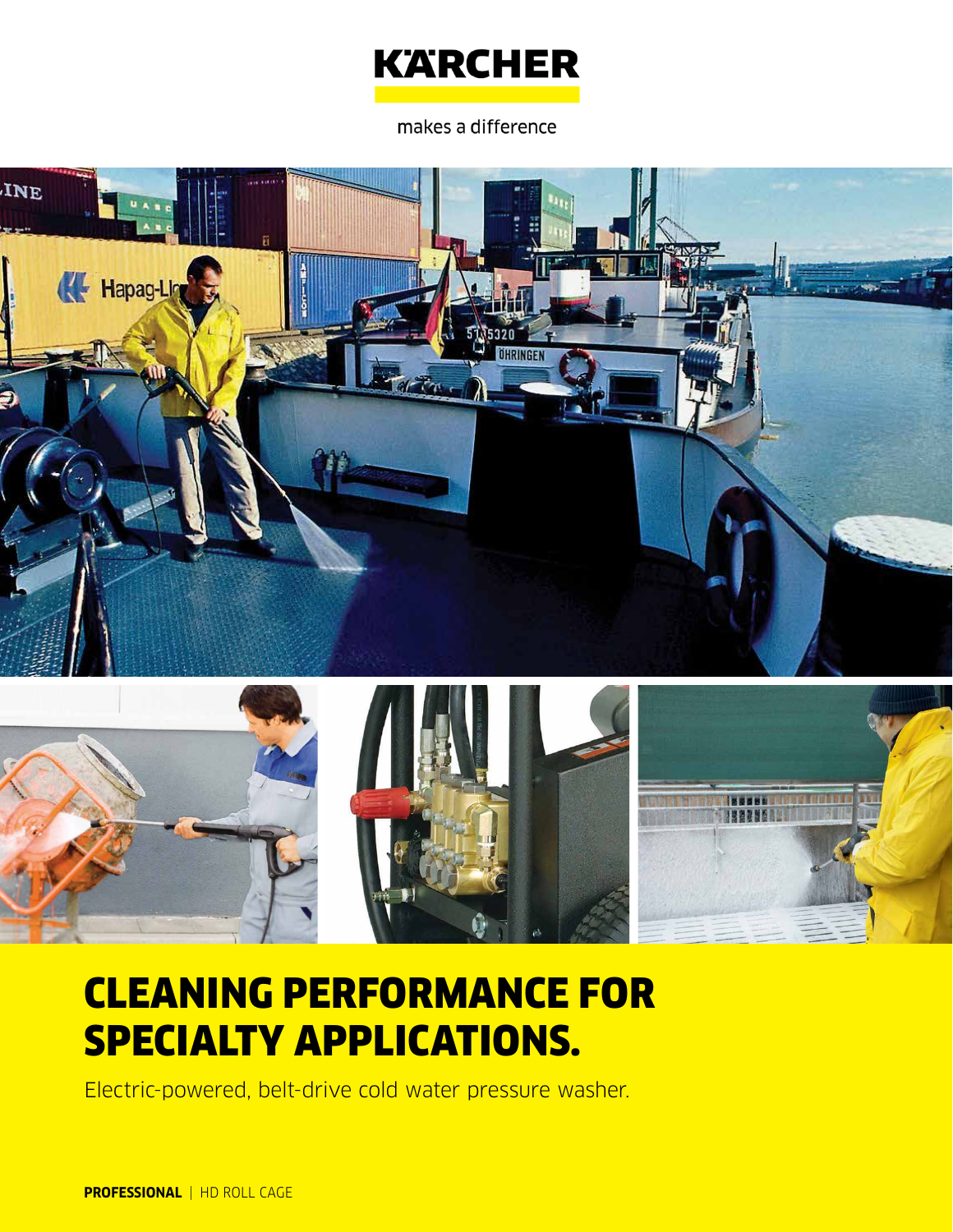### HD ROLL CAGE



### **Specialty applications.**

These belt-drive, electric roll cage models feature cleaning power of 5000 PSI and are available with either 230/3 phase or 460/3 phase motors. These units are specialty machines perfect for use in the marine market cleaning the bottom of boats or in the concrete industry, mixers, forms and handling equipment. Both models are ETL safety certified.



#### **1 Powerful and durable**

- 20 HP industrial-duty Baldor motor for years of reliable performance.
- Kärcher crankcase pump is belt-driven for longer-life and quieter operation than gear-driven models and comes with a 7-year warranty.
- Thermal Pump Protection protects the pump against excessive water temperature.
- ETL certification to UL and CSA standards.
- In-line water filter provides additional protection of the pump against dirt and debris.

#### **2 Outstanding mobility**

- Roll-cage construction with 4 pneumatic tires and integrated lifting beam for easy maneuverability on all terrains and easy movement with a crane.
- Hand-operated safety brake keeps the unit from rolling when in use.

#### **3 Smart features**

- 50-ft high pressure hose rated for 6,000 PSI with 11,000 PSI rated fittings and couplings.
- NEMA 4 Electrical Box houses all electrical components and protects them against house over-spray.
- High visibility spray gun and wand for operator safety and easy operation.
- Downstream detergent injection for application of soaps and other detergents.
- 12-ft electrical cord for connection to electrical circuit.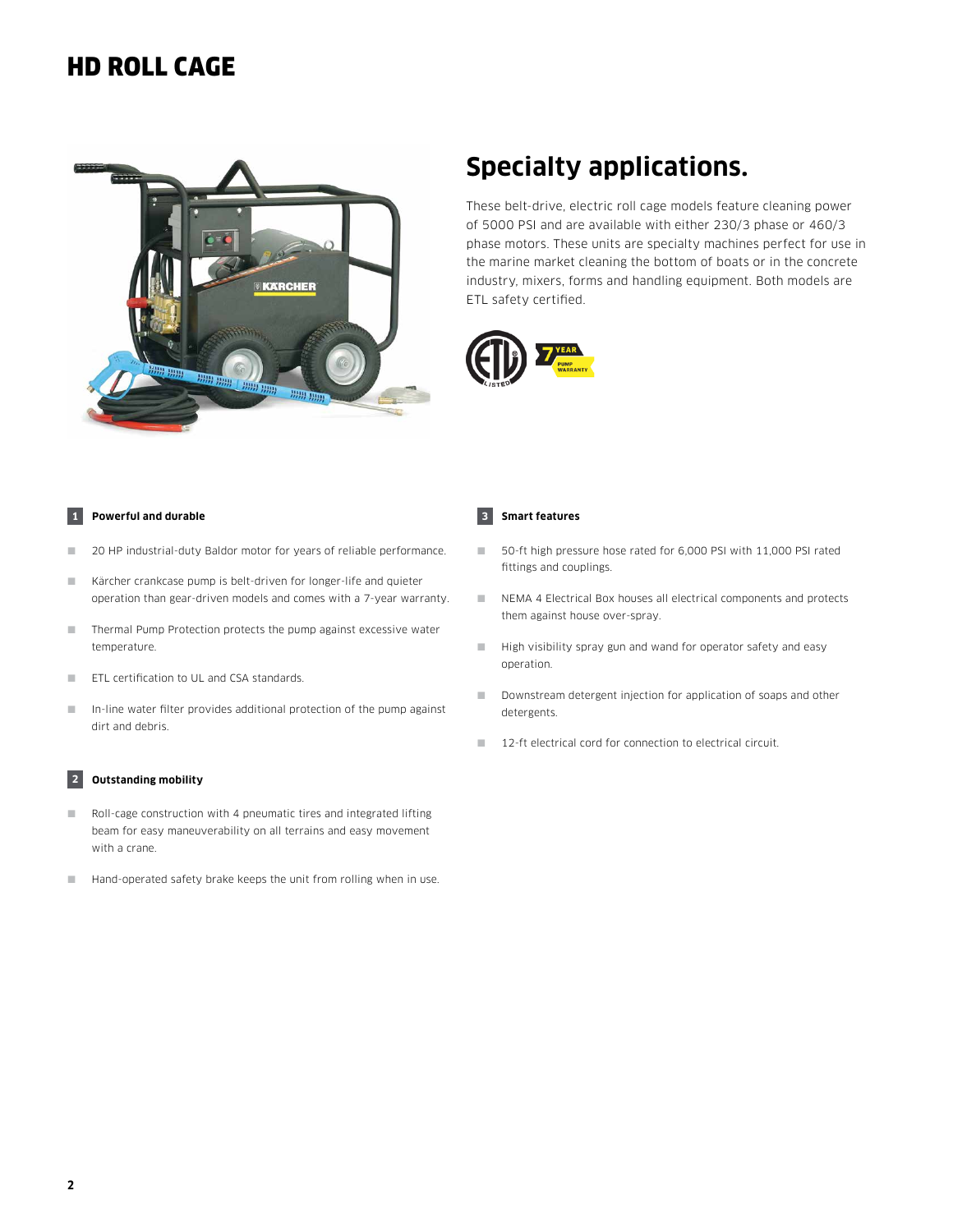## **Technical data and equipment.**

| <b>TECHNICAL DATA</b> |                   |                                                  |            |      |       |    |            |      |            |                   |                                              |
|-----------------------|-------------------|--------------------------------------------------|------------|------|-------|----|------------|------|------------|-------------------|----------------------------------------------|
| Model                 |                   | Part No.                                         | <b>GPM</b> | PSI  | Drive | НP | Electrical | Amps | Pump       | Ship Weight (lbs) | <b>Ship Dimensions</b><br>(L x W x H) Inches |
|                       | HD 5.0/50 Eb Cage | 1.107-084.0                                      | 5.0        | 5000 | Belt  | 20 | 230V / 3ph | 48   | Kärcher KX | 524               | 42 x 26 x 30                                 |
|                       | HD 5.0/50 Ec Cage | 1.107-087.0                                      | 5.0        | 5000 | Belt  | 20 | 460V / 3ph | 26   | Kärcher KX | 524               | 42 x 26 x 30                                 |
| <b>ACCESSORIES</b>    |                   |                                                  |            |      |       |    |            |      |            |                   |                                              |
|                       |                   |                                                  |            |      |       |    |            |      |            |                   |                                              |
|                       | Order No.         | <b>Description</b>                               |            |      |       |    |            |      |            |                   |                                              |
| $\Box$                | 9.801-029.0       | 100' hose reel kit, 5000 PSI (hose not Included) |            |      |       |    |            |      |            |                   |                                              |
|                       |                   |                                                  |            |      |       |    |            |      |            |                   |                                              |

 $\blacksquare$  Included  $\Box$  Optional